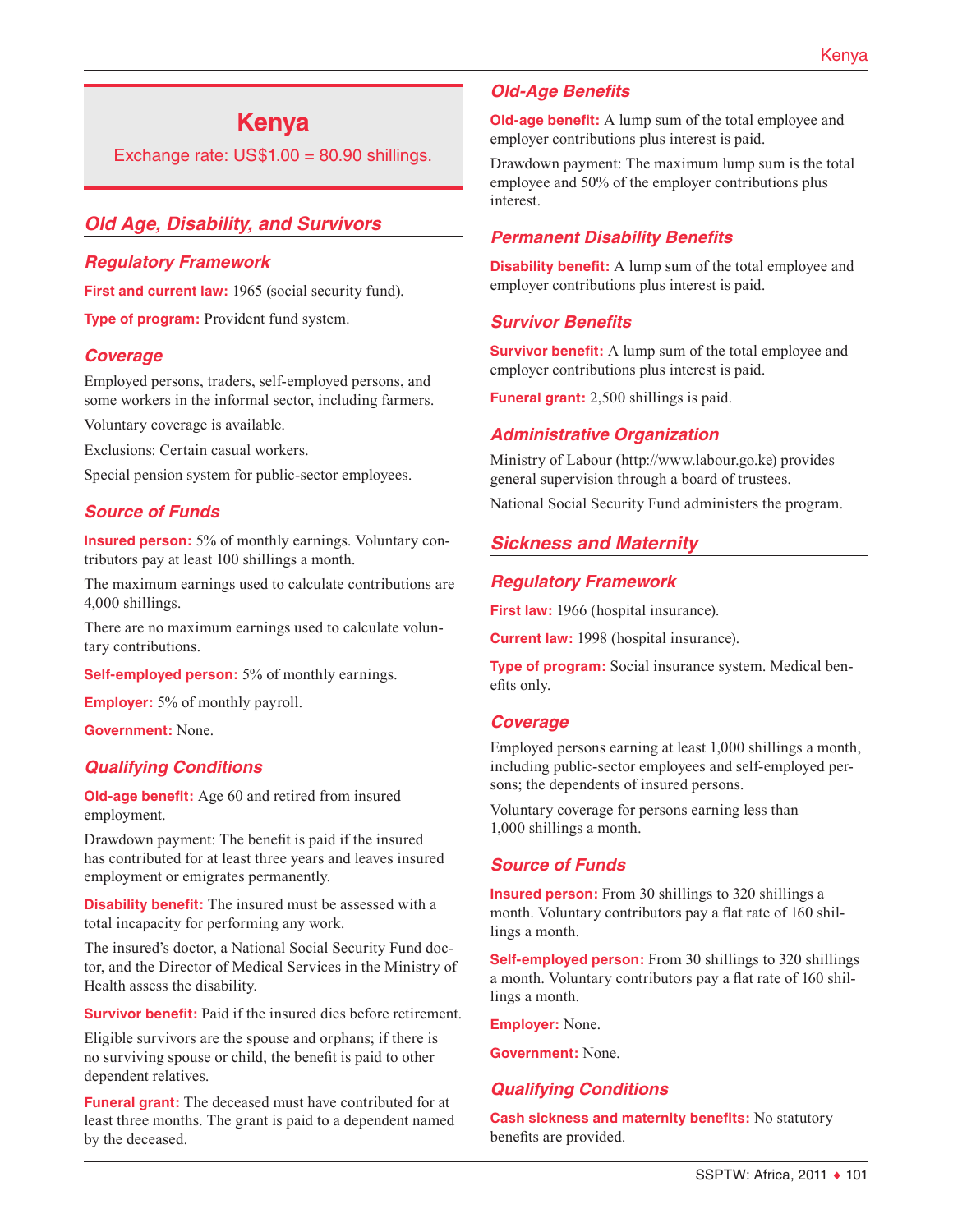**Medical benefits:** There is no qualifying period; voluntary contributors must have at least 60 days of coverage for medical benefits and at least six months of coverage for maternity care.

# *Sickness and Maternity Benefits*

**Sickness and maternity benefits:** No statutory benefits are provided.

The 1976 Employment Act requires employers to pay 100% of earnings for up to two months; some employers negotiate with trade unions to pay 100% of earnings for one, three, or six months, then 50% of earnings for a period of equal duration.

The 1976 Employment Act requires employers to pay 100% of earnings for up to two months of maternity leave. Employers also provide some obstetric benefits.

Accredited government and certain private and faithbased hospitals provide comprehensive maternity care to members of the National Health Insurance Fund and their dependents.

### *Workers' Medical Benefits*

Free care is provided in government hospitals for certain illnesses, including tuberculosis, sexually transmitted diseases, and AIDS.

The maximum duration of benefits is 180 days a year; may be extended in the case of exceptional hardship.

Free inpatient treatment in government hospitals is provided to employed persons who are not covered by health insurance but who contribute to the National Social Security Fund.

Cost sharing: A refund of expenses for inpatient hospital and medical treatment for insured persons and their dependents up to 396,000 shillings a year, according to a schedule in law. The amount of the refund varies according to three categories of hospitals accredited by the National Health Insurance Fund. Government hospitals provide free comprehensive inpatient care. Certain private and faith-based hospitals may charge a co-payment of up to 15,000 shillings for treatment requiring surgery. All other private hospitals may charge unlimited co-payments.

Medical services provided abroad are reimbursed at 750 shillings a day.

Government employees receive subsidized care at government facilities.

#### *Dependents' Medical Benefits*

Medical benefits for dependents are the same as for the insured.

## *Administrative Organization*

Ministry of Health provides general supervision through a board of directors.

National Hospital Insurance Fund ([http://www.nhif.or.ke](http://www.nhif.or.ke/healthinsurance) [/healthinsurance\)](http://www.nhif.or.ke/healthinsurance) administers the program.

# *Work Injury*

## *Regulatory Framework*

**First law:** 1946.

**Current laws:** 1974 (workmen's compensation), 2007 (work injury), and 2007 (employment).

**Type of program:** Employer-liability system, normally involving insurance with a private carrier.

#### *Coverage*

Public- and private-sector employees.

Exclusions: Nonmanual employees earning more than 4,000 shillings a month, self-employed persons, casual workers, and family labor.

### *Source of Funds*

**Insured person:** None.

**Self-employed person:** Not applicable.

**Employer:** The total cost is met through the direct provision of benefits or insurance premiums.

**Government:** None; the cost of benefits for government employees.

## *Qualifying Conditions*

**Work injury benefits:** There is no minimum qualifying period.

## *Temporary Disability Benefits*

The benefit is 50% of the insured's earnings, up to 540 shillings. The benefit is paid after a three-day waiting period; if the incapacity lasts for more than three days, the benefit is paid retroactively.

The maximum total temporary disability benefit is 240,000 shillings.

The insured's doctor, a National Social Security Fund doctor, and the Director of Medical Services in the Ministry of Health assess the disability.

Benefit adjustment: Benefits are adjusted periodically by the Minister of Labor.

## *Permanent Disability Benefits*

**Permanent disability benefit:** A lump sum of 60 months of the insured's earnings is paid for a permanent partial disability, up to 240,000 shillings.

The insured's doctor, a National Social Security Fund doctor, and the Director of Medical Services in the Ministry of Health assess the disability.